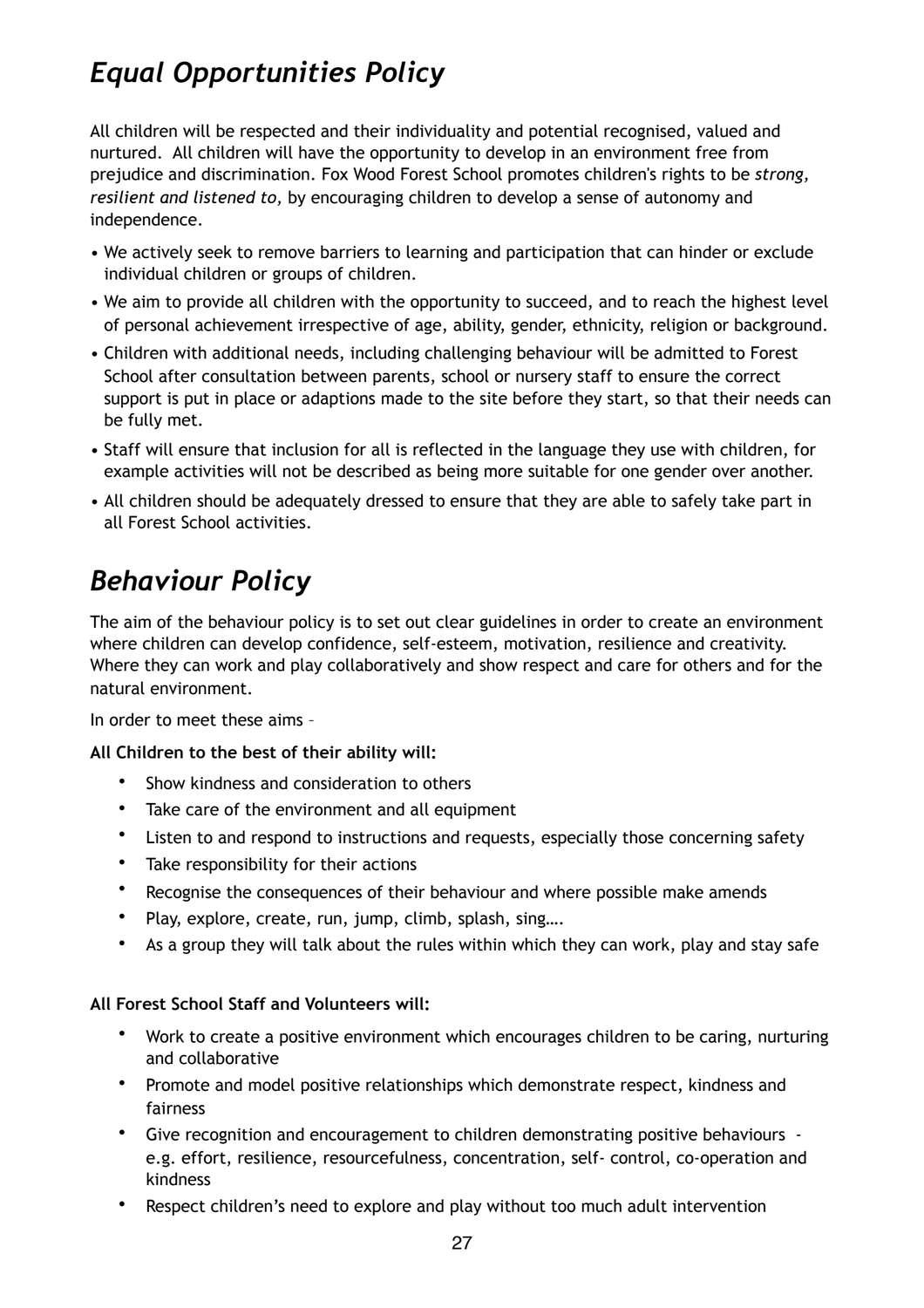- **Observe** and **listen**, allow children to direct their own learning; give support instead of taking the lead
- Listen; give children time to raise issues and concerns
- Recognise that children will make mistakes and give them ample opportunity to redeem themselves
- Be aware of risks, whilst remembering there are good risks which support children's growth, learning and development. Intervene if children are on the verge of causing significant harm to themselves or others, or to equipment or the woodland

#### **In addition the Forest School Leader will:**

- Place the needs of the children at the centre of Forest School; planning for their preferred learning styles to maximise individual success and raise self-esteem
- Plan for 'small achievable tasks' which do not set children up to fail, but still challenges them
- Plan time for reflection and sharing thoughts and feelings
- Work in collaboration with parents and children to establish good standards of behaviour

#### **In the event of conflict or challenging behaviour**

• Where appropriate children should be given time to resolve conflicts for themselves, it's an important life skill that will be harder to develop if resolutions are always worked out by adults.

#### **Sometimes adult support will be needed, in these instances the adult will:**

- See to upset/injured child, giving them reassurance and time to express their hurt or upset
- Give the angry child time and space to be calm find them somewhere they can sit either with an adult or on their own, but within close view of an adult, until they have returned to a normal state where they are able to work on resolving the problem
- Try to identify the trigger for the challenging behaviour
- Show understanding, allowing child time to express frustrations or grievances, help them to name their feelings
- Work with the child to help them see the consequences of their behaviour
- Support them in finding solutions and working out how they can make amends
- Develop coping strategies for the future
- Volunteers should seek assistance from Forest School Leader or member of staff

If a child's behaviour continues to puts themselves or other children at risk, and they are not responsive to attempts to help resolve the problem, then the Forest School leader will:

- Contact the child's parents to consider the most appropriate step to take next, that might include:
	- Child collected by parent/carer

Parent/carer comes to forest school for an agreed time to help work out a resolution Exemption from Forest School will be an absolute last resort, children who struggle the most with working and playing collaboratively and lack self-control often have the greatest need for Forest School experiences which build confidence, self-esteem and resilience.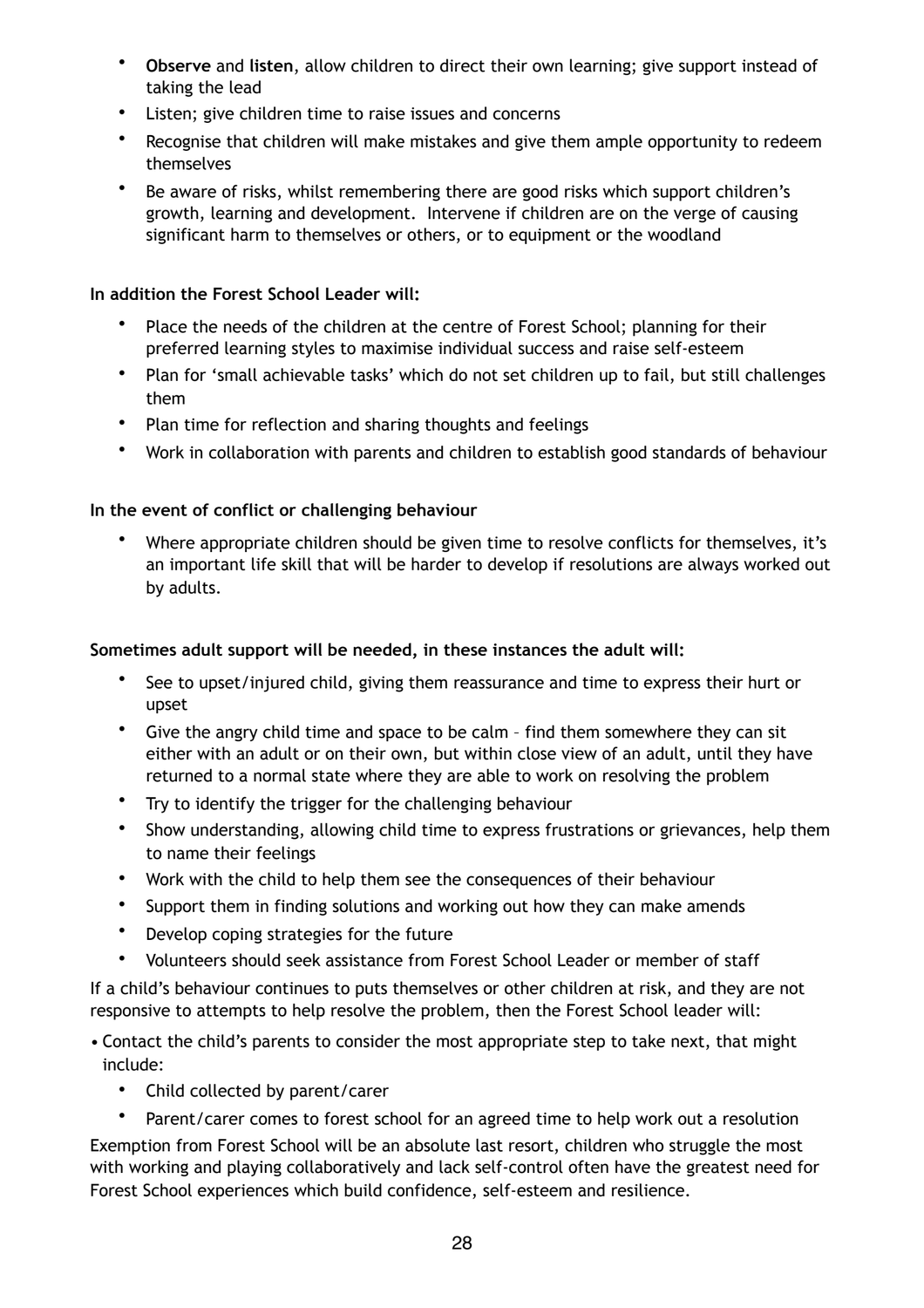#### **Parent and Child groups:**

In groups where the parent/carer is already present they will be responsible for their child's behaviour. Where appropriate the Forest School Leader will offer support in resolving conflicts.

#### **Rough-and-tumble play and fantasy aggression**

Young children often engage in play that has aggressive themes, such as superhero and weapon play. Some children appear preoccupied with these themes, but their behaviour is not necessarily a precursor to hurtful behaviour or bullying, although it may be inconsiderate at times and may need addressing.

- We recognise that teasing and rough and tumble play are normal for young children and acceptable within limits. We regard these kinds of play as pro-social and not problematic or aggressive.
- We will develop strategies to contain play that are agreed with the children, and understood by them, with acceptable behaviour boundaries to ensure that children are not hurt.
- We recognise that fantasy play also contains many violently dramatic strategies, e.g. blowing up and shooting, and that themes often refer to 'goodies and baddies' and as such offer opportunities to explore concepts of right and wrong.
- We are able to tune into the content of the play, perhaps to suggest alternative strategies for heroes to encourage empathy and to explore alternative scenarios and strategies for conflict resolution.

## *Anti Bullying Policy*

Fox Wood will take bullying and its impact seriously. Children and parents should be assured that known incidents of bullying will be responded to.

Bullying will not be tolerated. All staff children and parents should have an understanding of what bullying is and know what they should do if bullying arises.

### *What Is Bullying?*

Bullying is unacceptable behaviour used by an individual or group, usually repeated over time, that intentionally hurts another individual or group either physically or emotionally. Bullying is considered to be, unacceptable behaviour which occurs lots of times, on purpose. Bullying can be short term or continuous over long periods of time.

Bullying can be:

Emotional: being unfriendly, excluding, tormenting Physical: pushing, kicking, biting, hitting, punching or any use of violence Racial: racial taunts, graffiti, gestures Sexual: unwanted physical contact or sexually abusive comments Homophobic: focussing on sexuality Verbal: (direct or indirect) name-calling, sarcasm, spreading rumours, teasing Cyber bullying: all areas of internet ,such as email and internet chat Twitter, Facebook misuse, mobile threats by text messaging and calls. Misuse of associated technology, i.e. camera and video facilities, I- pad, games consoles,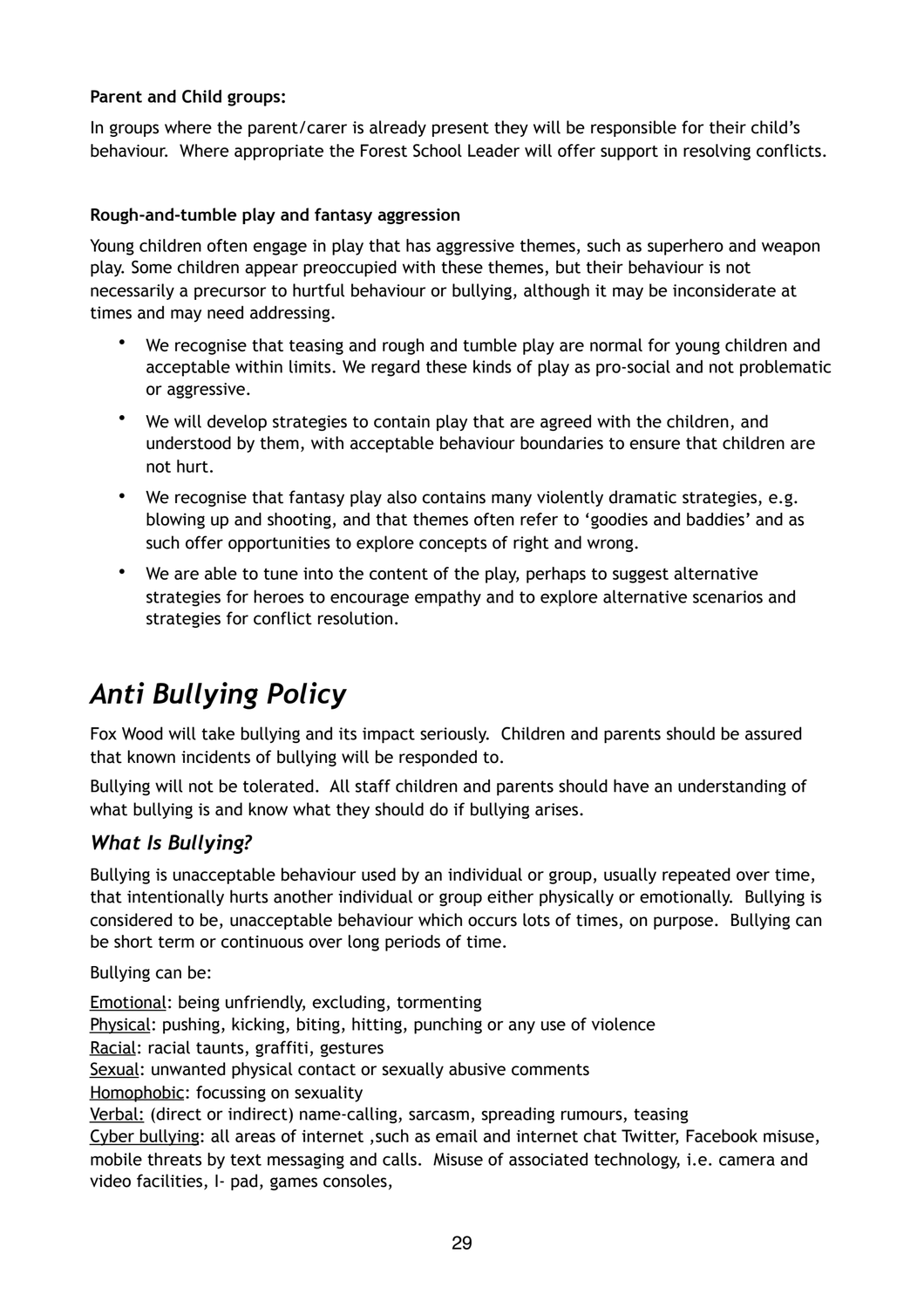Bullying may be related to:

- Race
- Gender
- Religion
- Culture
- SEN or disability
- Appearance or health condition
- Home circumstances, including Young carers and poverty
- Sexual orientation, sexism, or sexual bullying, homophobia

Staff will remain vigilant about bullying behaviours and approach this in the same way as any other category of Child Abuse; that is, do not wait to raise concerns or deal directly with the matter. Children may not be aware that they are being bullied; because they may be too young or have a level of Additional Educational Need which means that they may be unable to realise what others may be doing to them.

Staff must also be aware of those children who may be vulnerable; those coming from troubled families, or those responding to emotional problems or mental health issues which may bring about a propensity to be unkind to others, or may make them more likely to fall victim to the behaviour of others.

Why is it Important to Respond to Bullying?

Bullying hurts. No one deserves to be a victim of bullying. Bullying has the potential to damage the mental health of a victim. Everybody has the right to be treated with respect. Pupils who are bullying need to learn different ways of behaving.

#### *Signs and Symptoms*

A child may indicate by signs or behaviour that he or she is being bullied. Adults should be aware of these possible signs and that they should investigate if a child:

- is frightened of attending Forest School
- becomes withdrawn anxious, or lacking in confidence
- cries themselves to sleep at night or has nightmares
- feels ill in the morning
- has unexplained cuts or bruises
- becomes aggressive, disruptive or unreasonable
- is bullying other children or siblings
- stops eating
- is frightened to say what's wrong
- gives improbable excuses for any of the above
- is afraid to use the internet or mobile phone
- is nervous and jumpy when a cyber message is received
- lack of eye contact
- becoming short tempered
- change in attitude to people at home.

These signs and behaviours could indicate other social, emotional and/or mental health problems, but bullying should be considered a possibility and should be investigated